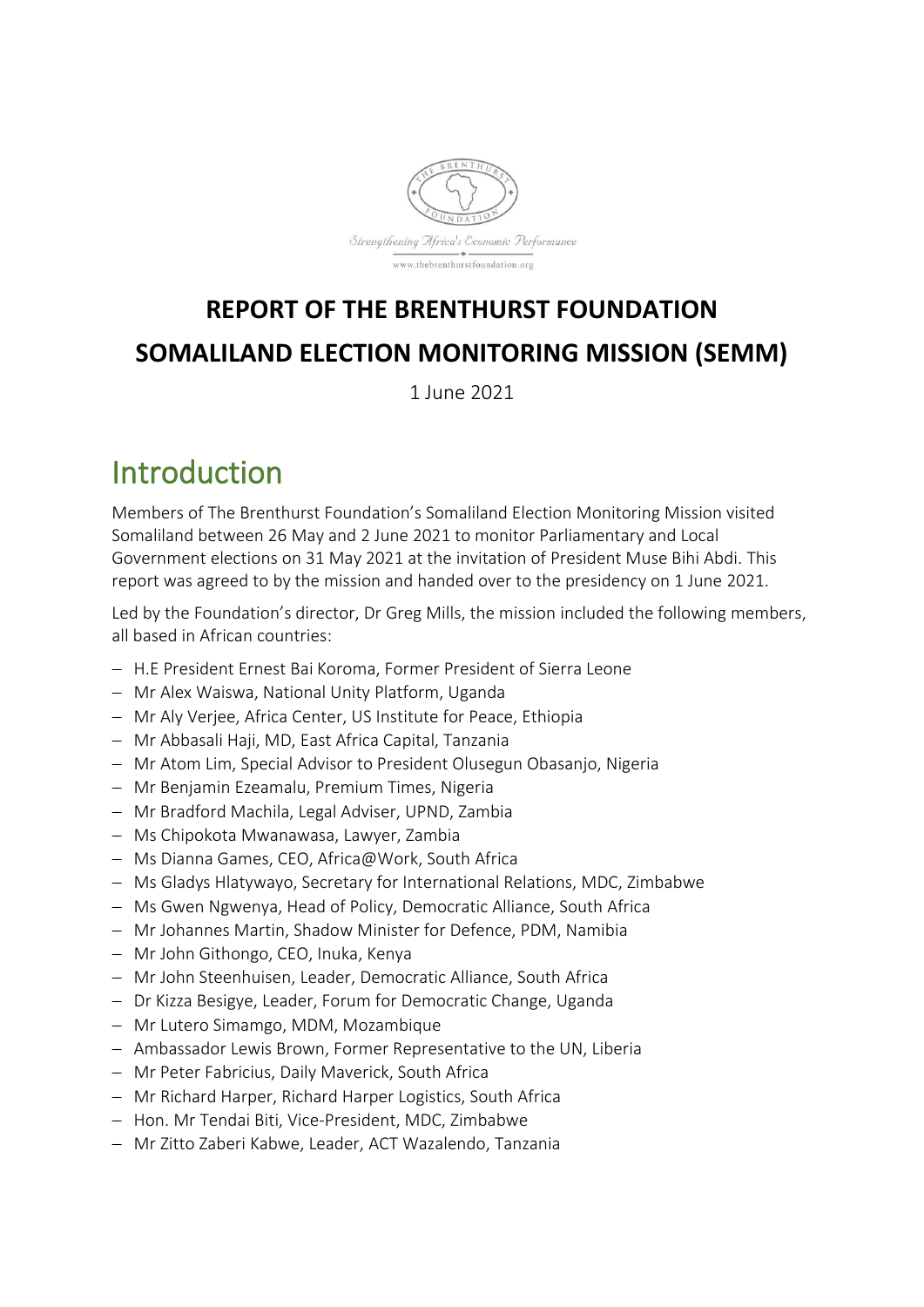The above members were specifically selected for their experience in either observing or participating in elections as members of political parties, sometime both.

The Brenthurst Foundation team comprised:

- − Dr Greg Mills, Director, South Africa
- − Mr Ray Hartley, Research Director, South Africa
- − Dr Lyal White, South Africa
- − Ms Marie-Noelle Nwokolo, Ghana
- − Ms Leila Jack, South Africa
- − Ms Gugu Resha, South Africa.

The mission travelled to six centres – Hargeisa, Berbera, Burao, Sheikh, Boroma and Gabiley – encompassing an estimated three-quarters of Somaliland's 3.5 million population.

### A total of 249 polling stations were observed by the group, comprising nine percent of the total number of 2709.

This report is a summary of their observations of the election of 31 May 2021.

## Historical Background

In June 1960 Somaliland gained its independence from its colonial master Britain before deciding to join former Italian Somaliland five days later in a union which collapsed amidst civil war in 1991.

In the centre of the capital, Hargeisa, is the 18 May independence memorial, commemorating the event when, having lost control of the province, the Somali President Mohamed Siad Barre ordered his air force, operating from the local airport, to bomb the city briefly captured by local Somali National Movement (SNM) liberation fighters in May 1988, resulting in many thousands of civilian casualties. By the time of Siad Barre's fall three years later, the main cities of Hargeisa and Burao had been reduced to rubble.

Peace and recovery have not demanded vast external resources, but rather the mobilisation of domestic political will.

Somaliland's democracy was built on five major internal meetings, starting with the Grand Conference of the Northern Peoples in Burao, held over six weeks, concluding with the declaration of Somaliland's independence from Somalia on 18 May 1991.

The independence declaration was signed in an octangular tin-roofed building near the former colonial governor's building, without electricity and running water, the white walls outside still pock-marked by bullet holes. This and other peace conferences were managed and financed by locals, bringing their own food and shelter.

Such events were organically bottom-up rather than top-down. Peace in Somaliland demanded a combination of community spirit and persistence, as has the recovery which has followed.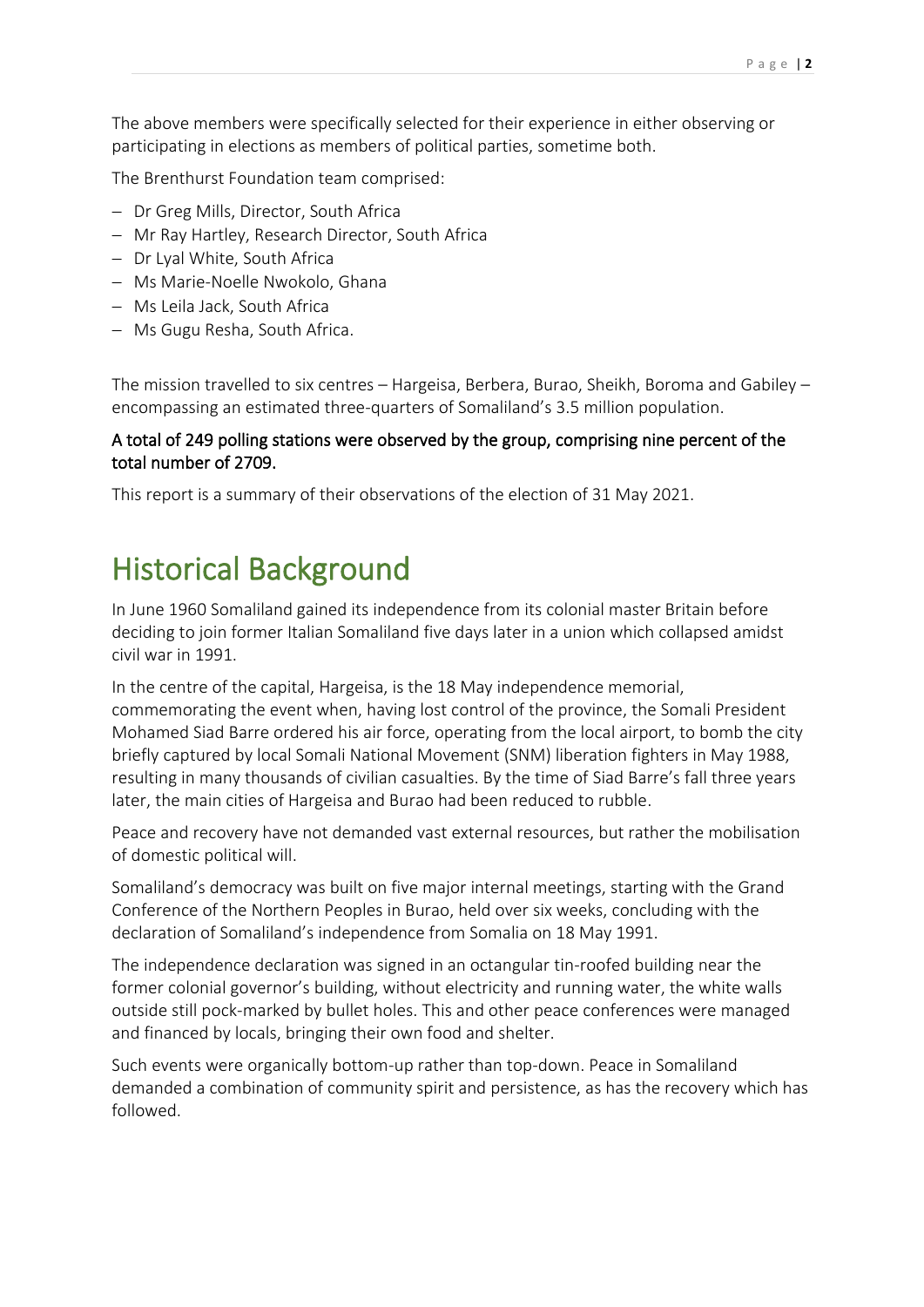The former British protectorate has developed a stable, democratic system of politics, merging modern and traditional elements, with seven election events over the last thirty years, including the 2001 referendum.

In 2002, Somaliland made the transition from a clan-based system to multi-party democracy following the referendum, formalising the *Guurti* as an Upper House of Elders, which secures the support of traditional clan-based power structures. There have since been regular elections and a frequent turnover of power between the main political parties. The 2003 presidential election was won by Dahir Riyale Kahin by just 80 votes in nearly half a million from Ahmed Mahamoud Silanyo. The tables were turned in 2010, with Silanyo winning 49% of the vote to his opponent's 33%. Muse Bihi Abdi, a former SNM fighter, who had earlier served as a Soviet-trained fighter pilot in the Somali Air Force, was elected in November 2017, receiving 55% of the vote, becoming the country's fifth president, and cementing a tradition of peaceful handovers of power rare to the region.

On 31 May 2021, around the 30th anniversary of Somaliland's independence and the 20th anniversary of its multiparty democracy, despite Covid-19, the parliamentary and local district elections were staged, with 1.1 million voters registered by the National Electoral Commission (NEC). Unlike Somaliland's previous six elections, which were mostly funded by outsiders, 70% of the \$8 million budget was financed internally. And despite delays in the election, caused by a standoff between the presidency and opposition parties over the nomination of members of the NEC, and challenges with the iris biometric voter registration system, these were among the most competitive, with 246 candidates for 82 parliamentary seats and 966 for 249 district municipality posts across the six regions.

## Method

Mission members were present in Somaliland from 26 May 2021 until 2 June 2021.

The team spent the days ahead of elections in an intensive set of preparatory meetings with election officials from the leadership of the National Election Commission to technical staff involved in voter verification. Meetings also took place with local observers under the Somaliland Non-State Actors Forum (SONSAF) umbrella and the Limited International Election Observation Mission (LIEOM) funded by the Foreign, Commonwealth and Development Office of the United Kingdom. The team also met with the SOLJA, an organisation representing Somaliland journalists, and with opposition groups.

Limited observation of campaigning took place in the run up to voting.

For election day, the team divided itself among five key centres accounting for more than 70% of the voting population with two-person teams in each centre visiting a number of polling stations. The stations were chosen to ensure a geographic spread, and a rural-urban mix. Teams were asked to observe the opening and closing of a particular station, but to visit others in the interim to monitor proceedings.

The teams formally employed two forms to ensure consistent reporting on polling station procedures and the proper recording of incidents which might have affected the outcome. Examples of both forms are attached to this report.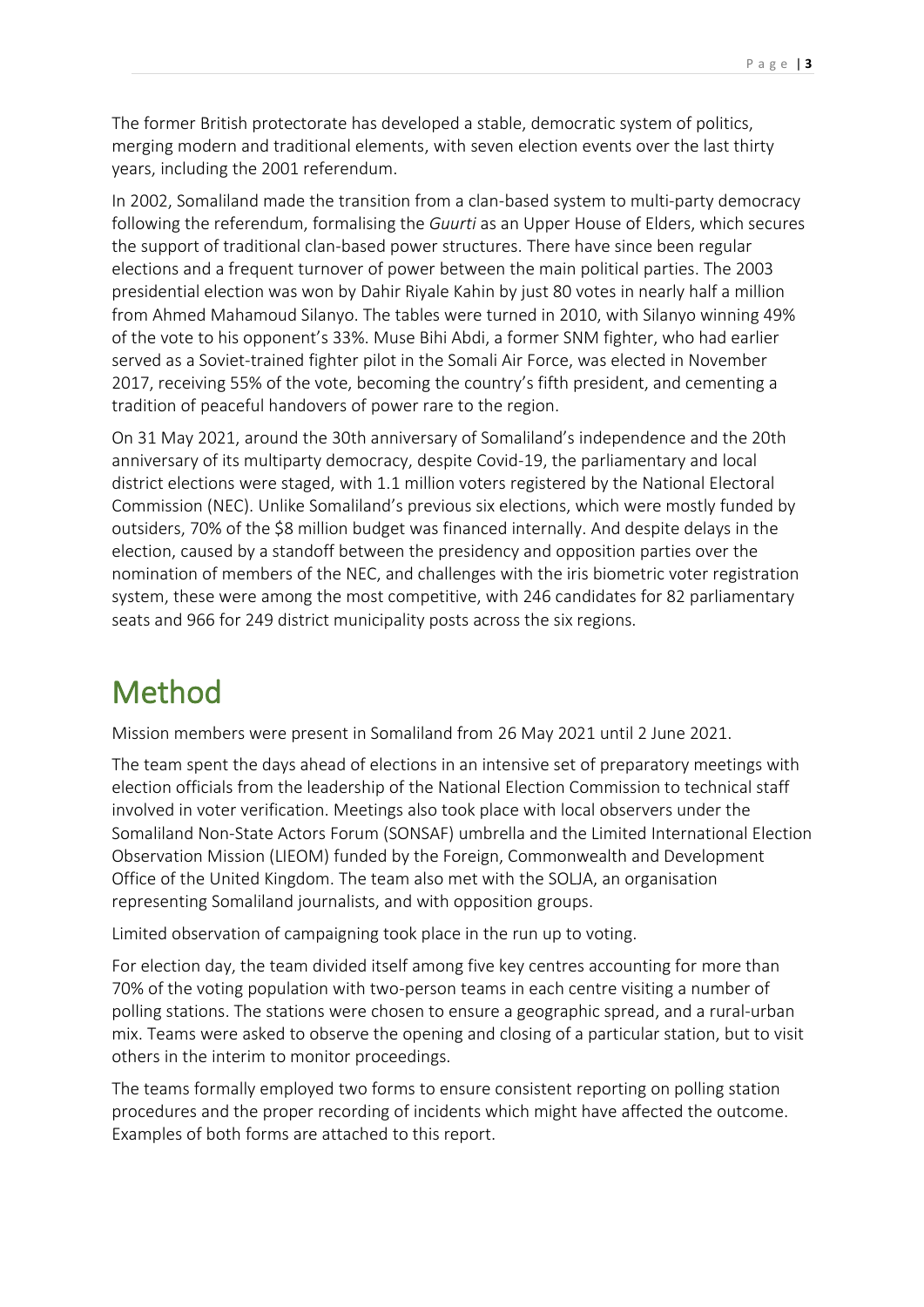A rapporteur was given responsibility for compiling regional reports on the events of election day. The final report was adopted on 1 June 2021.

# Pre-election meetings

### NEC Briefings

The Mission was briefed in detail on election preparations by the head of the National Electoral Commission, Abdirashid Mohamuod Ali on 27 May 2021. The briefing covered the electoral system, voting procedure, and the voters roll among other topics and was followed by an in-depth question and answer session.

A second, more detailed briefing and question and answer session was held with the chairman as well as the director of operations, Saeed Mohamed Osman and the commission's IT department on 28 May 2021. A further NEC official briefed the team on gender issues on 29 May 2021.

### SONSAF Mission and Civil Society

The Mission was briefed by Ayan Hassan of the Somaliland Non-State Actors Forum on its extensive monitoring operation involving over 900 observers and was given a tour of the organisation's operations centre where election day data was to be collected and disseminated to the public on 29 May 2021.

### LIEOM

The Mission was briefed by Professor Michael Walls of the Limited International Election Observation Mission on their plan to observe the election on 28 May. The SEMM also engaged with the LIEOM during the election monitoring phase in the field.

### Political parties

Meetings were also held with political party leaders, both to inform them of the mission's intentions and receive a briefing on their perspective of the elections. This was a limited encounter and full meetings with the leaders of parties would have added to the team's knowledge, but were difficult to organise in the immediate run-up to the election on 29 May

### President Muse Bihi Abdi

The Mission held a meeting with Somaliland President Muse Bihi Abdi, who invited The Brenthurst Foundation to establish the monitoring mission, at the presidency on May 29. The meeting included the introduction of members of the delegation and a description of its work, a statement by the president on the upcoming elections and a wide-ranging question and answer session.

### SOLJA

The Mission met with the leadership of the Somaliland Journalists Association (SOLJA) on 29 May 2021. It was also briefed on the state of media freedom, reporting of the election and the accessibility of information to voters.

Concerns included the concentration of government in radio with only one, governmentcontrolled radio station and the arrest (and subsequent release) of several journalists in the period prior to the election. However, SOLJA leaders said they believed the country was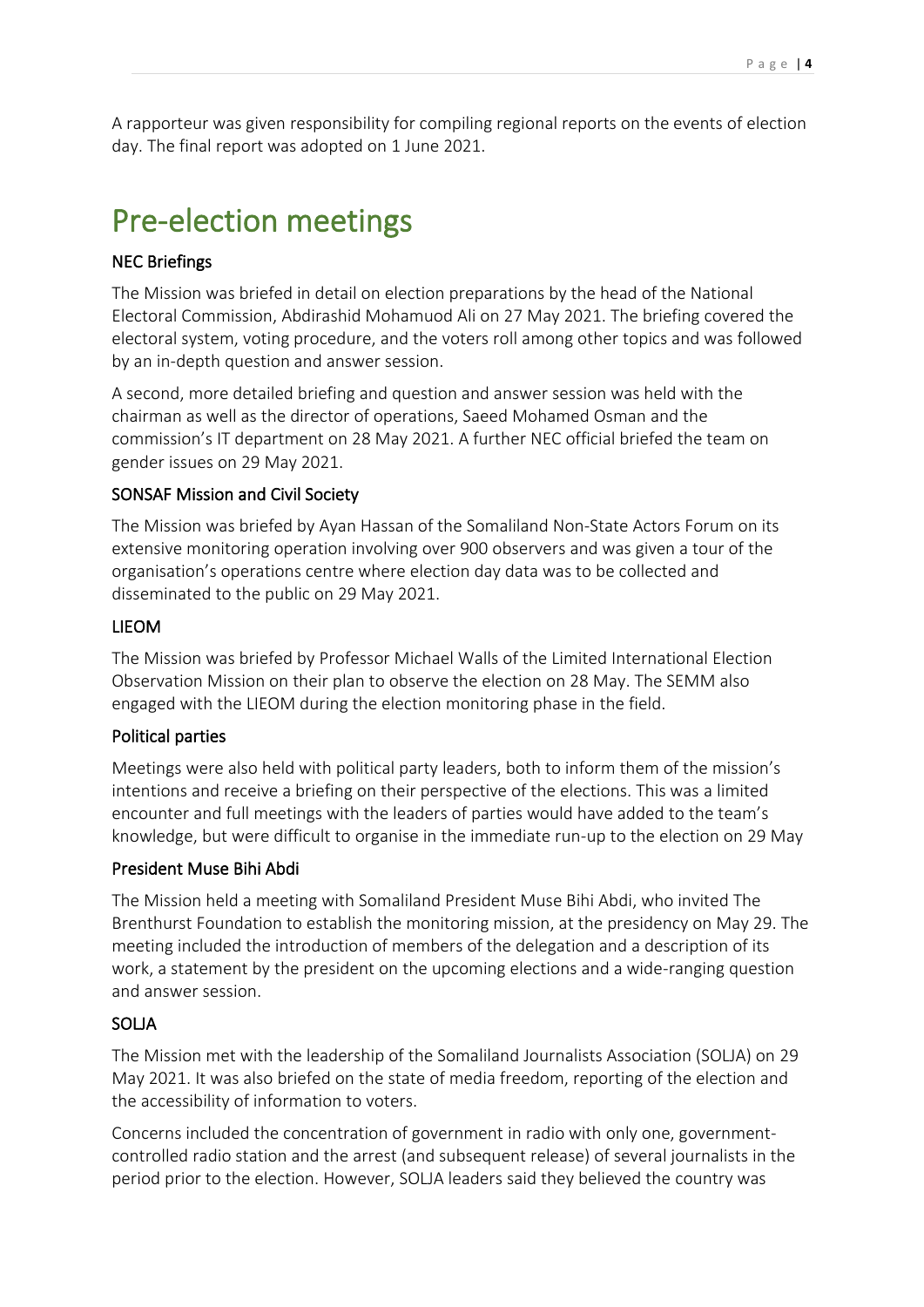moving in an "improving" as opposed to "deteriorating" media freedom environment, citing the large number of independent television channels and the proliferation of independent internet and social media-based outlets.

### Election Briefings and Civil Society

At its pre-election preparation meeting, the team was briefed by two of its members, John Githongo and Aly Verjee, both of whom have observed many elections on their previous experience of monitoring elections and advice on 29 May. The meeting was attended by an official of the NEC and by Edna Adan Ismail, a nurse, midwife, activist and the first female Foreign Minister of Somaliland from 2003 to 2006 to advise on local conditions in the regions. A further briefing on what to look out for over the election was provided by Dr Jama Musse Jama of the Red Sea Cultural Foundation on 30 May 2021.

# Election day

Teams outside Hargeisa were in place in regional locations the day before voting and returned the day after. This enabled them to observe the opening and closing of polling stations as well as counting in selected stations. Teams were given the freedom to move from their assigned station to observe voting elsewhere but returned to their original station prior to closing.

Regional teams met after election day to discuss events and to assist the rapporteur with the completion of the regional reports included below:

### The total number of stations observed was 245, broken down into: Hargeisa (104), Burao and Sheikh (45), Berbera (64) and Boroma (56).

This section comprises both specific observations and general comments.

## **SPECIFIC ELECTION INSIGHTS**

### Time of opening

Most stations opened at 0700 or soon after. The reasons for delays seemed mostly to be late arrivals of NEC or party agents. The equipment arrived on time, and the majority of presiding officers all followed correct procedures of showing the empty boxes and the seals to party agents before voting began. Voters in various stations had been queuing as early as 0330, and there were high levels of anticipation and excitement.

### Presence of party agents inside polling station during voting and counting

With the exception of a small number of stations, party agents from all three parties were present. Any disagreements witnessed about party representation were resolved to the satisfaction of all. SONSAF local observers were present in about 60% of voting stations.

### Privacy during voting

Most stations had rudimentary screens comprising NEC-supplied cloth kits. A high percentage of illiterate voters meant that a large number were assisted by officials. This practice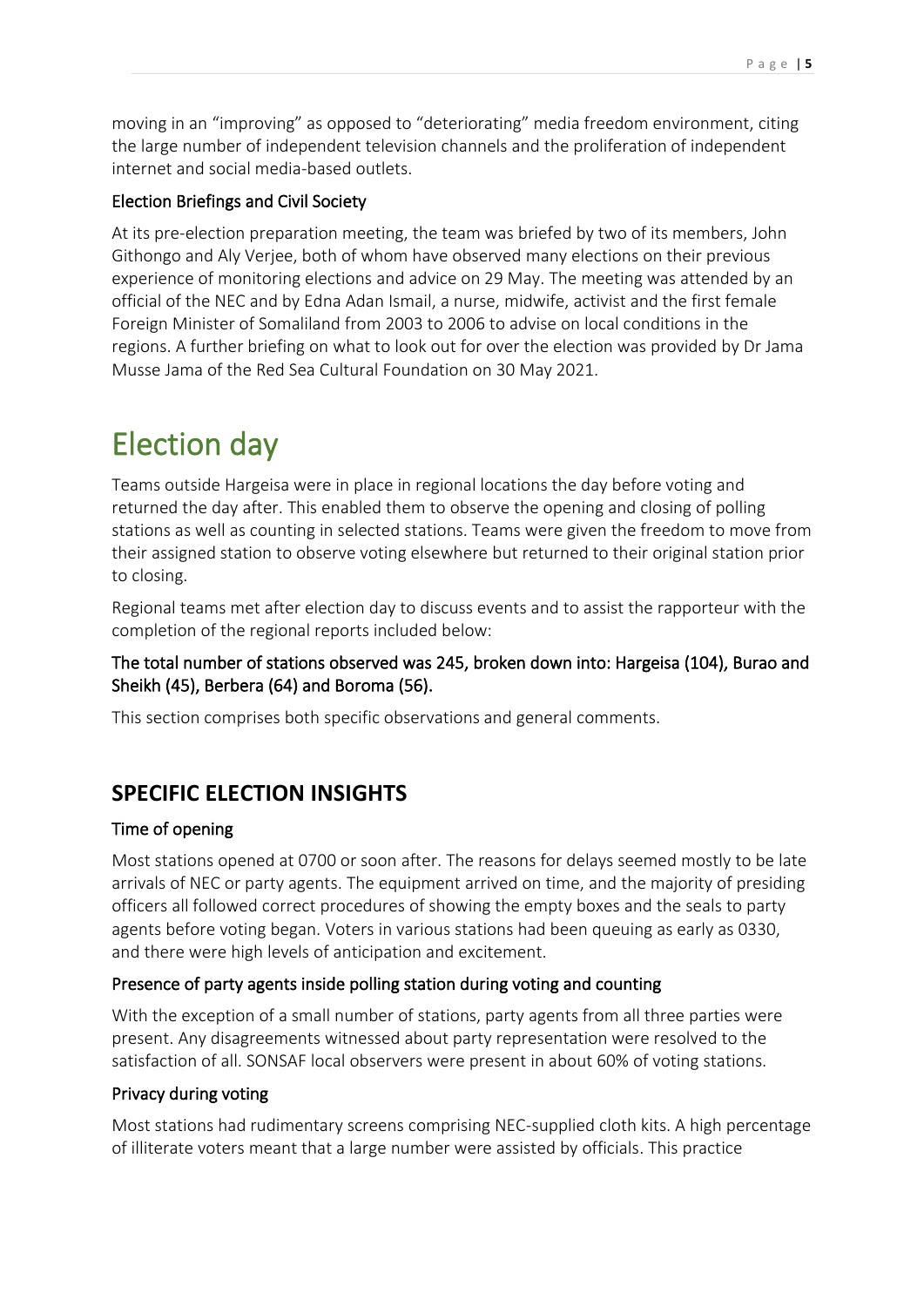compromised voter secrecy in these cases. This was regardless conducted in an open and highly transparent manner with the agreements of the party agents.

### Accessibility of voting station to all

Stations were generally accessible, and there were instances of assistance by security forces and others for disabled and elderly voters who were, in many instances observed, allowed to vote first.

### Time of closing

Most polling stations closed at 1800, though allowing those already in the queue to vote. The generally slow pace of voting observed, at around 20-30 votes cast per hour, meant that voting continued in one case as late as 2000. In only one case was a voter allowed to vote arriving shortly after poll closure.

### Security of voting

The checking of voters' registration details, while laborious and time consuming, was thorough. Voters' fingers were daubed with indelible ink as per NEC regulations. The use of fingerprints as an additional measure of voter security was employed. There were some instances of the adding of names to the voter roll.

Most ballot boxes were very full, and most appeared to be sealed or partly sealed, and in a few cases unmarked with the polling station identification number.

In some cases, concern was expressed at the apparent youthfulness of voters, but registration details were checked by the presiding officers.

### Vote counting, management of contested ballots

Vote counting was generally slow, reflecting the tired state of many officials who had already worked a long day in difficult conditions, though NEC officials and party agents worked well together throughout the counting process in both establishing and verifying the results. The stamping of unused ballot papers seemed inconsistent between stations, though this was under the scrutiny always of party agents.

### Other noteworthy issues

Observers noted poor Covid-19 measures across the entire geography of the SEMM, although most officials had been issued with marks. Social distancing was, as a rule, very difficult to enforce given the high turnout of voters and the hot conditions. Voting booths were generally cramped, and conditions inside hot and uncomfortable.

Lighting was poor especially in rural areas for the counting, though lights and generators were employed along with cellphones and solar lamps.

There was a degree of confusion between the use of identification cards and blue A5 temporary documents, with some stations delaying voting as a consequence

Polling stations officials had to draw up their own counting templates which took time and delayed the vote count.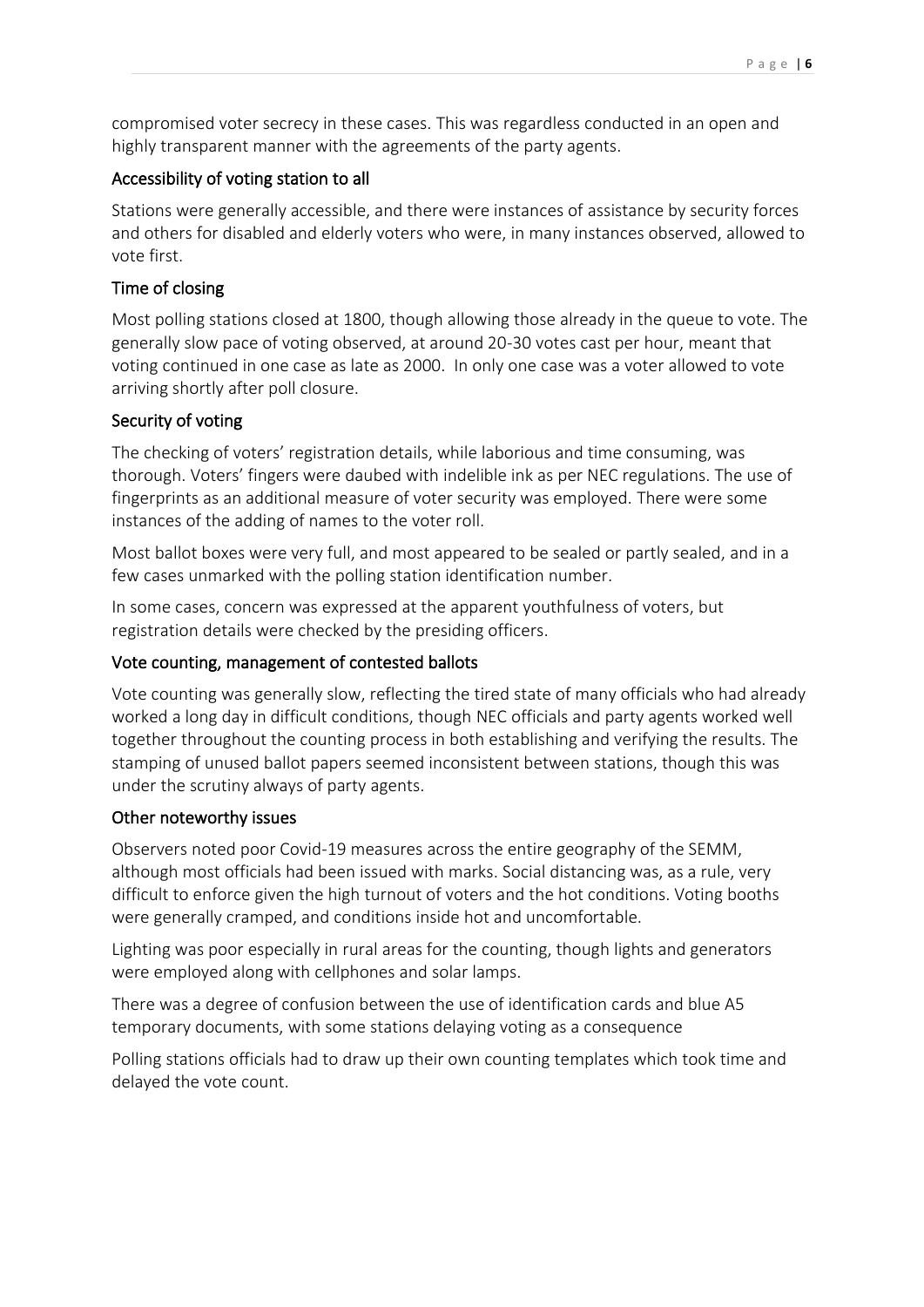## General Observations

- − This is the eighth democratic election in Somaliland, strengthening is its democratic tradition in a region not known for its democratic character. This should be recognised by the world and especially supported by Africa.
- − Voting was generally peaceful, characterised by high levels of trust and enthusiasm from the electorate, which assisted in overcoming any frailties in the election management.
- − The conduct of the election illustrates overall the existence of an effective state governed by its own unique form of social contract.
- − The National Electoral Commission effectively administered a complex and logistically demanding election, with scope for improvements according to its own regulations and laws.
- There was consensus on disputes inside the polling stations. In Somaliland the software appears to work exceptionally well despite the rudimentary conditions and widespread poverty, centering on the trust and implicit confidence in the NEC. The hardware is a secondary tool and consideration in these circumstances.
- − Local civil society is admirably represented though dependent on the quality of the local observer. SONSAF is a cost-effective means for donors to support democracy in action.
- − The Somaliland proportional representation system is complex, especially for illiterate voters but the lack of winner-takes-all system makes for political system where loss does not mean dramatic ethnic exclusion from power and economic opportunity.
- − The calm that characterised the process, the lack of party rancor on the day not only demonstrates people's implicit confidence in the process but that Somaliland has used its own permutation of a modern democratic model to manage intra-clan cleavages.
- − Allowing 15-year old voters is a striking feature of Somaliland's democracy, but may assist in empowering a sense of responsibility and assist, too, including a critical and large demographic.
- − The country has built on peace based organically on social consensus from the bottom up and developed a stable political environment centered around democratic participation which contains tensions and mediates conflict through democratic choice. This was noteworthy during the elections which took place on 31 May 2021.
- − The three political parties contesting the election share a view that there is democratic progress. Although conditions were sometimes rudimentary, a can-do, consensus-based approach by all political parties and officials quickly resolved problems to the satisfaction of all.
- − On election day there was a prominent presence of security officials who were preoccupied with managing queues which threatened to become disruptive in some locations. No security force interference with voting in any polling station was observed.
- − The election was observed by two international missions and a large, independent domestic NGO mission which deployed over 900 monitors to polling stations. The NEC cooperated with and shared information freely with these observers and availed its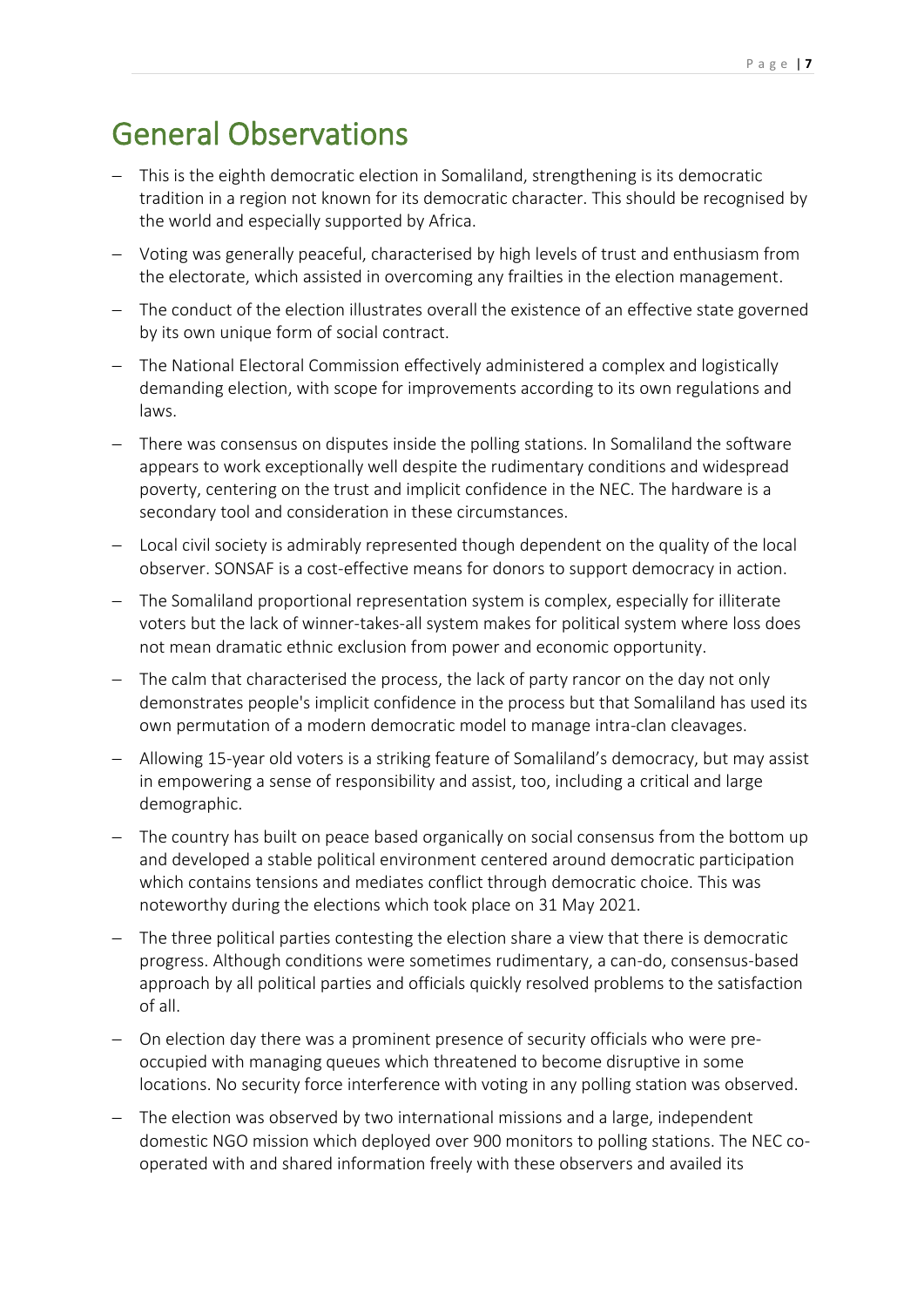leadership to brief and inform the delegations as requested. International monitors and observers were welcomed everywhere they went and even honoured in some polling stations.

− From what the Brenthurst Foundation's mission saw during its period and scope of observation, the 31 May 2021 Somaliland election process was free, fair and credible.

The Mission will revert with a statement outlining detailed recommendations.

\* \* \*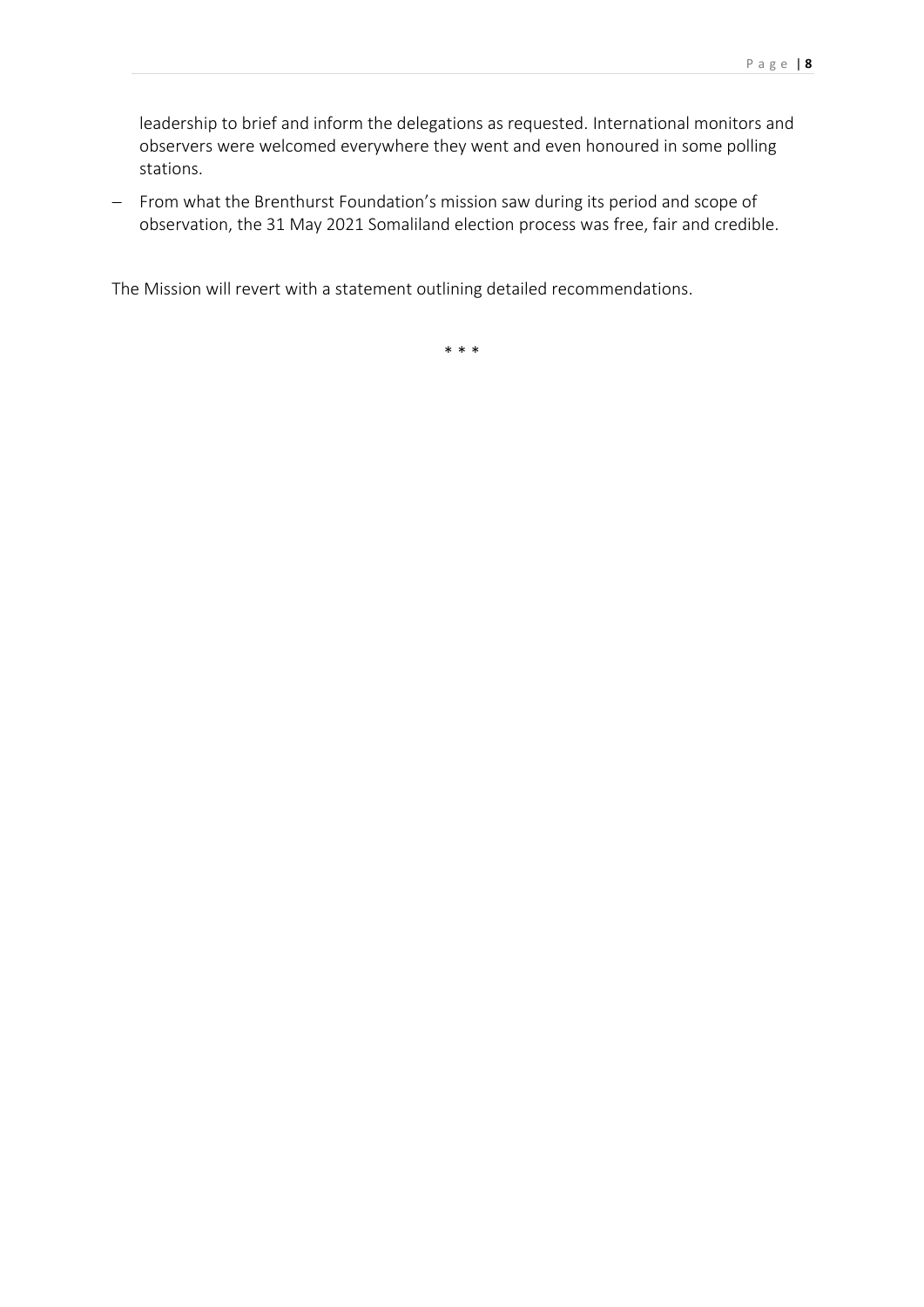#### Delegation

Dr Greg Mills, Director, Brenthurst Foundation, South Africa (Head of Delegation) H.E President Ernest Bai Koroma, Former President of Sierra Leone Mr Alex Waiswa, National Unity Platform, Uganda Mr Aly Verjee, Africa Center, US Institute for Peace, Ethiopia Mr Abbasali Haji, MD, East Africa Capital, Tanzania Mr Atom Lim, Special Advisor to President Olusegun Obasanjo, Nigeria Mr Benjamin Ezeamalu, Premium Times, Nigeria Mr Bradford Machila, Legal Adviser, UPND, Zambia Ms Chipokota Mwanawasa, Lawyer, Zambia Ms Dianna Games, CEO, Africa@Work, South Africa Ms Gladys Hlatywayo, Secretary for International Relations, MDC, Zimbabwe Ms Gwen Ngwenya, Head of Policy, Democratic Alliance, South Africa Mr Johannes Martin, Shadow Minister for Defence, PDM, Namibia Mr John Githongo, CEO, Inuka, Kenya Mr John Steenhuisen, Leader, Democratic Alliance, South Africa Dr Kizza Besigye, Leader, Forum for Democratic Change, Uganda Mr Lutero Simamgo, MDM, Mozambique Ambassador Lewis Brown, Former Representative to the UN, Liberia Dr Lyal White, Research Associate, Brenthurst Foundation, South Africa Mr Peter Fabricius, Daily Maverick, South Africa Mr Richard Harper, Richard Harper Logistics, South Africa Hon. Mr Tendai Biti, Vice-President, MDC, Zimbabwe Mr Zitto Zuberi Kabwe, Leader, ACT Wazalendo, Tanzania Ms Marie-Noelle Nwokolo, Researcher, Brenthurst Foundation, Ghana Ms Leila Jack, Project Administrator, Brenthurst Foundation, South Africa Ms Gugu Resha, Machel-Mandela Fellow, Brenthurst Foundation, South Africa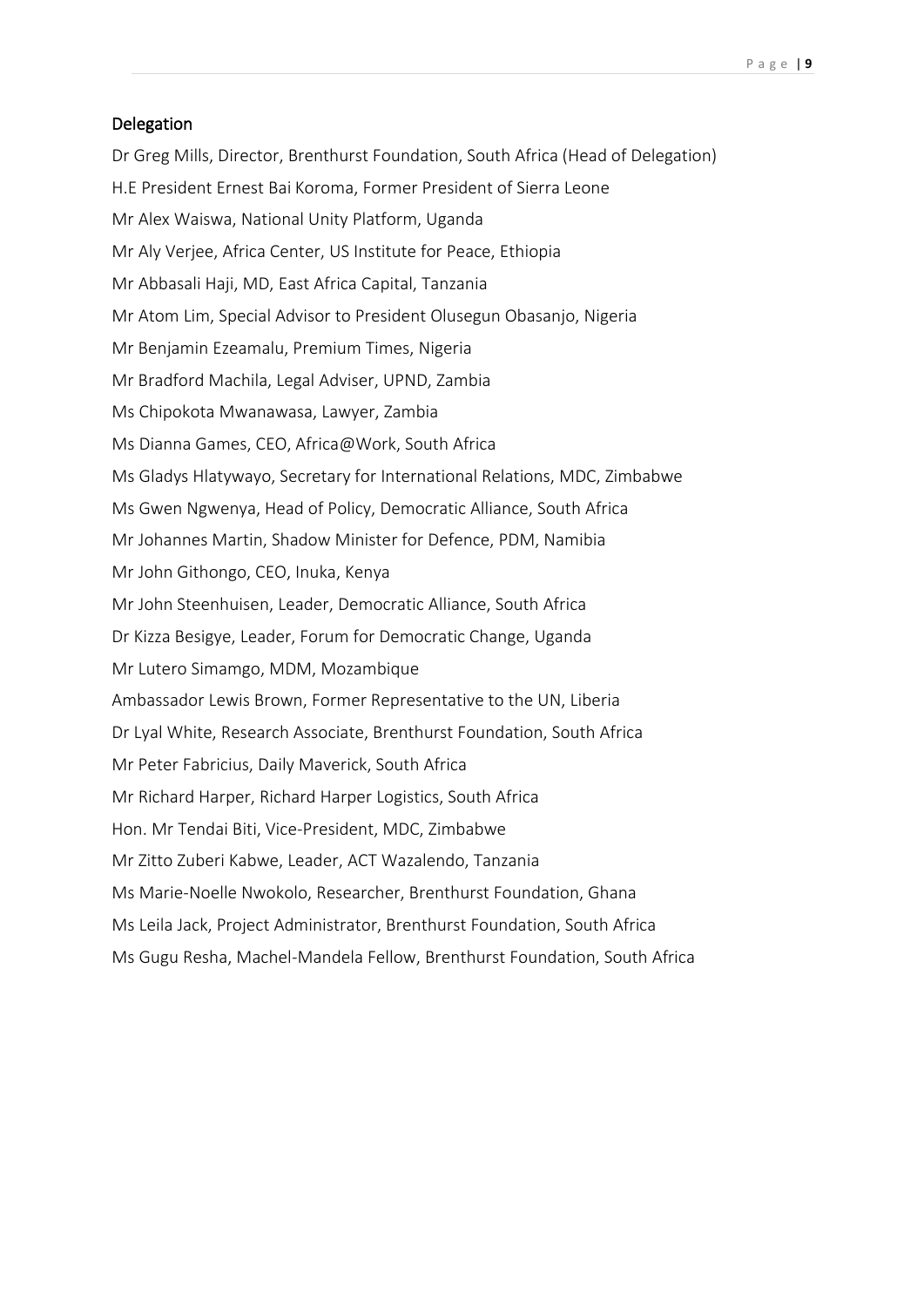### THE BRENTHURST FOUNDATION ELECTION DAY MONITORING CHECKLIST SOMALILAND ELECTIONS 31 MAY 2021

|     | Observer Team #:<br><b>Polling Station Location:</b><br>Arrival:                         |            | Departure: |     |         |  |  |
|-----|------------------------------------------------------------------------------------------|------------|------------|-----|---------|--|--|
| #   |                                                                                          | <b>Yes</b> | <b>No</b>  | N/A | Comment |  |  |
|     | POLLING STATION                                                                          |            |            |     |         |  |  |
| 1.  | Did the polling station open at the prescribed time                                      |            |            |     |         |  |  |
| 2.  | Was the opening process free from interference (including by security                    |            |            |     |         |  |  |
|     | personnel)                                                                               |            |            |     |         |  |  |
| 3.  | Is the polling station accessible to all voters                                          |            |            |     |         |  |  |
| 4.  | Has provision been made for the disabled; lame, blind, deaf, & dumb                      |            |            |     |         |  |  |
| 5.  | Is the environment around the polling station peaceful                                   |            |            |     |         |  |  |
| 6.  | Is the polling station free from obstructions to free movement                           |            |            |     |         |  |  |
| 7.  | Is the polling station free of all campaigning and political party materials             |            |            |     |         |  |  |
| 8.  | Were election materials delivered safely, securely and on time                           |            |            |     |         |  |  |
| 9.  | Are all party agents present to observe voting                                           |            |            |     |         |  |  |
| 10. | Was the ballot box presented as empty to all present; party agents, voters,<br>observers |            |            |     |         |  |  |
| 11  | Was the empty ballot box properly sealed thereafter by election officials                |            |            |     |         |  |  |
| 12. | Were parties present allowed to fix their individual seals thereafter on the             |            |            |     |         |  |  |
|     | ballot box                                                                               |            |            |     |         |  |  |
| 13. | Were any complaints or objections raised to the presiding officer                        |            |            |     |         |  |  |
| 14. | Were polling officials able to address these objections to the satisfaction of all       |            |            |     |         |  |  |
|     |                                                                                          |            |            |     |         |  |  |
|     | <b>VOTING PROCESS</b>                                                                    |            |            |     |         |  |  |
| 15. | Are voters checked for signs of prior voting when entering the polling station           |            |            |     |         |  |  |
| 16. | Did all voters on the voters' register receive a ballot                                  |            |            |     |         |  |  |
| 17. | Were some registered voters unable to vote. If yes, why                                  |            |            |     |         |  |  |
| 18. | Were voters' fingers marked with indelible ink immediately after receiving a<br>ballot   |            |            |     |         |  |  |
| 19. | Did election officials clearly demonstrate to voters how to fold the ballot              |            |            |     |         |  |  |
|     | paper                                                                                    |            |            |     |         |  |  |
| 20. | Were voters free from intimidation                                                       |            |            |     |         |  |  |
| 21. | Were voters free from pressure on who to vote for                                        |            |            |     |         |  |  |
| 22. | Were voters free from pressure to reveal whom they voted for                             |            |            |     |         |  |  |
| 23. | Did election officials protect the secrecy of the ballot                                 |            |            |     |         |  |  |
| 24. | Was impartial assistance given to voters who required to be assisted                     |            |            |     |         |  |  |
| 25. | Were the right procedures followed to avoid duplicate voting                             |            |            |     |         |  |  |
| 26. | Was voting interrupted in the process for any reason, if yes why                         |            |            |     |         |  |  |
| 27. | Were any complaints or objections raised to the presiding officer                        |            |            |     |         |  |  |
| 28. | Were polling officials able to address these objections to the satisfaction of all       |            |            |     |         |  |  |
| 29. | Was the eligibility of any voter challenged                                              |            |            |     |         |  |  |
| 30. | Were there more ballot papers than registered voters for this polling station            |            |            |     |         |  |  |
| 31. | Any signs of ballot paper stuffing                                                       |            |            |     |         |  |  |
|     |                                                                                          |            |            |     |         |  |  |
|     | <b>VOTE CLOSURE</b>                                                                      |            |            |     |         |  |  |
| 32. | Was voting closed on time                                                                |            |            |     |         |  |  |
| 33. | Was the closing time satisfactory to all present, party agents, officials,               |            |            |     |         |  |  |
|     | observers                                                                                |            |            |     |         |  |  |
| 34. | Were voters in line at time of closure allowed to vote                                   |            |            |     |         |  |  |
| 35. | Were voters who arrived after closing time turned away                                   |            |            |     |         |  |  |
| 36. | Was closing free from any disruptive or violent incidents                                |            |            |     |         |  |  |
|     |                                                                                          |            |            |     |         |  |  |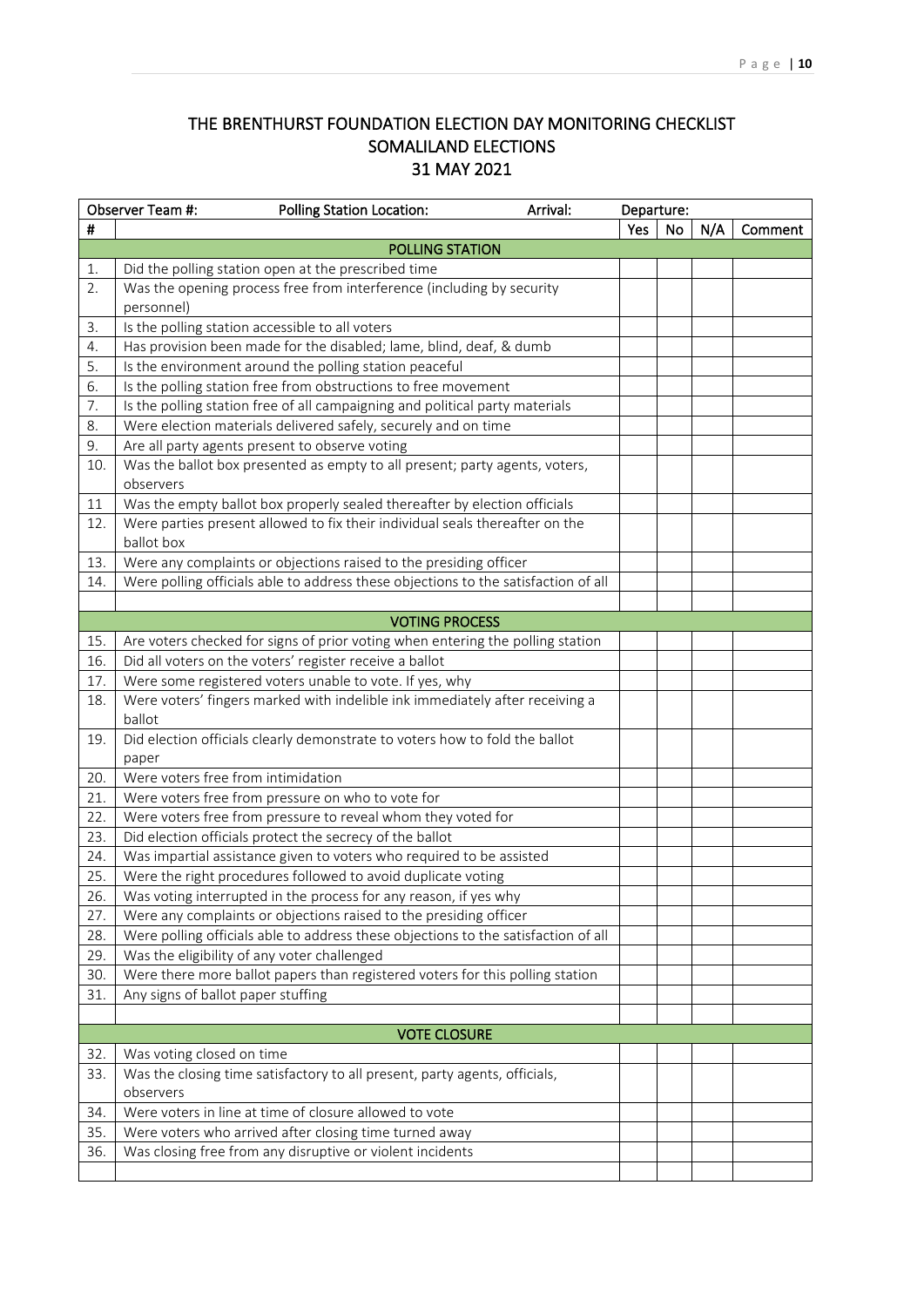| <b>VOTE COUNTING</b> |                                                                                      |  |  |  |  |  |  |
|----------------------|--------------------------------------------------------------------------------------|--|--|--|--|--|--|
| 37.                  | Did the presiding officer open each ballot box in the presence of everyone           |  |  |  |  |  |  |
| 38.                  | Was the vote counting transparent and observable by agents, officials,<br>observers  |  |  |  |  |  |  |
| 39.                  | Was counting conducted in a peaceful environment,                                    |  |  |  |  |  |  |
| 40.                  | Was the counting process free from interference (including by security<br>personnel) |  |  |  |  |  |  |
| 41.                  | Were all ballots accurately counted                                                  |  |  |  |  |  |  |
| 42.                  | Was the validity of ballots determined in an objective and impartial manner          |  |  |  |  |  |  |
| 43.                  | Was there an established criterion to determine the intent of the voter              |  |  |  |  |  |  |
| 44.                  | Was the criterion to establish the intent of the voter followed                      |  |  |  |  |  |  |
| 45.                  | Were there any objections or complaints raised to the presiding officer              |  |  |  |  |  |  |
| 46.                  | Were these complaints addressed to the satisfaction of all                           |  |  |  |  |  |  |
| 47.                  | Were election materials securely sealed after counting by presiding officer          |  |  |  |  |  |  |
| 48.                  | Was the declaration of results signed by presiding officer and all parties           |  |  |  |  |  |  |
|                      | present                                                                              |  |  |  |  |  |  |
| 49.                  | Were copies of the declaration of results given to all party representatives         |  |  |  |  |  |  |
|                      |                                                                                      |  |  |  |  |  |  |
| 50.                  | Were the results announced at the polling station before transmission to             |  |  |  |  |  |  |
|                      | election HQ                                                                          |  |  |  |  |  |  |
|                      |                                                                                      |  |  |  |  |  |  |
|                      | <b>OVERALL ASSESSMENT</b>                                                            |  |  |  |  |  |  |
|                      | Very good - no irregularities or significant incidents                               |  |  |  |  |  |  |
|                      | Good - minor irregularities but no significant effect on integrity of the process    |  |  |  |  |  |  |
|                      | Poor - Irregularities that significantly affect the integrity of the process         |  |  |  |  |  |  |
|                      | Very Poor - Significant irregularities that puts the integrity of the process in     |  |  |  |  |  |  |
|                      | doubt                                                                                |  |  |  |  |  |  |
|                      |                                                                                      |  |  |  |  |  |  |
|                      | <b>ADDITIONAL SPECIFIC COMMENTS</b>                                                  |  |  |  |  |  |  |
|                      |                                                                                      |  |  |  |  |  |  |
|                      |                                                                                      |  |  |  |  |  |  |